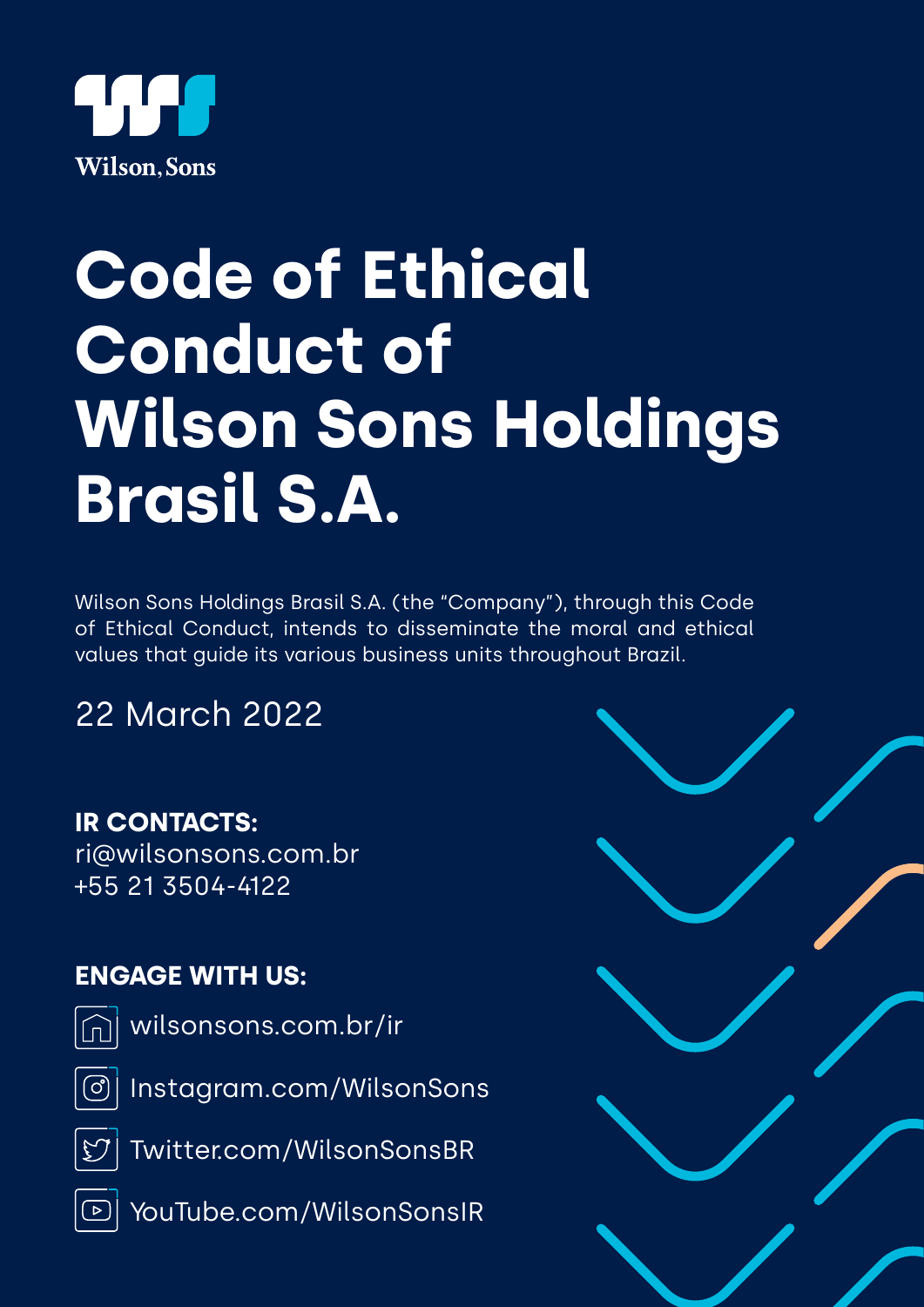

### Summary

| Principles of the Code of Conduct11 |  |
|-------------------------------------|--|
| Commitments to Ethical Conduct 18   |  |
| Relationship with Public Agents  19 |  |
| Gifts, Presents and Hospitality 20  |  |
|                                     |  |
|                                     |  |
|                                     |  |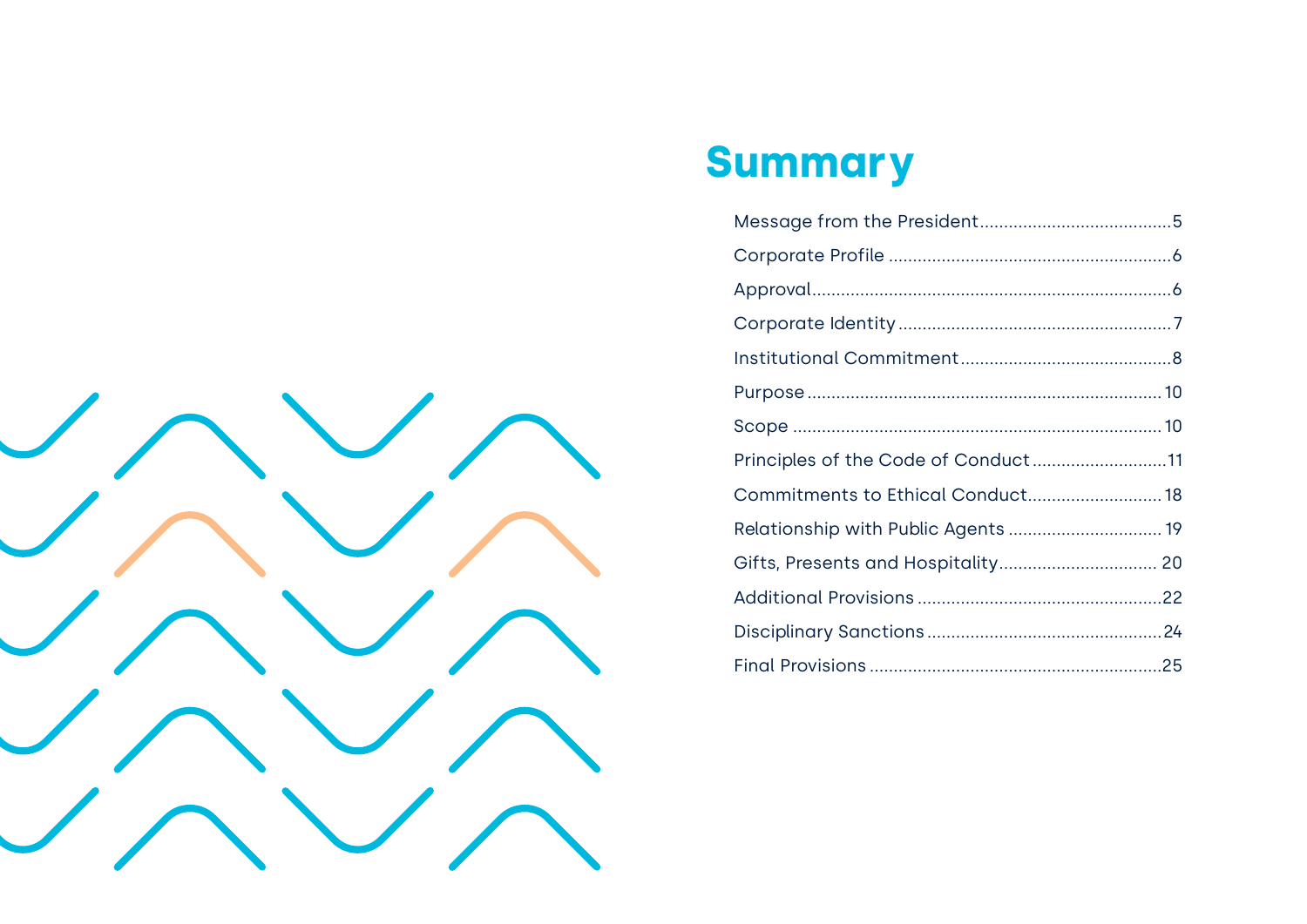### <span id="page-2-0"></span>**01** Message from the President

Fernandd Salek *Presidente* 

#### Dear employees,

With more than 180 years of existence, Wilson Sons, throughout its history, has always conducted its business with high ethical and moral standards. Our commitment to meeting these high standards is reflected in the company's financial soundness and continuity, which allows us to generate sustainable and trusting bonds with the different audiences with which we interact.

Our Code of Ethical Conduct seeks to provide, in a clear and simple way, rules and principles that will guide all our actions. We are aware of our role in inducing the transformations necessary to face the great challenges facing our country and humanity, and we understand the protagonist role of citizens and organizations.

Our rigorous engagement and commitment to complying with the guidelines contained in this Code are essential for living our Purpose and achieving our Strategy. For this, we must reinforce, day after day, our strong Culture and the Principles of ethical conduct, so that they are not only known, but also practiced by all of us.

I rely on everyone's efforts to disseminate the precepts contained herein.

Integrity is a non-negotiable value, we are all responsible for safeguarding it.

Thank you very much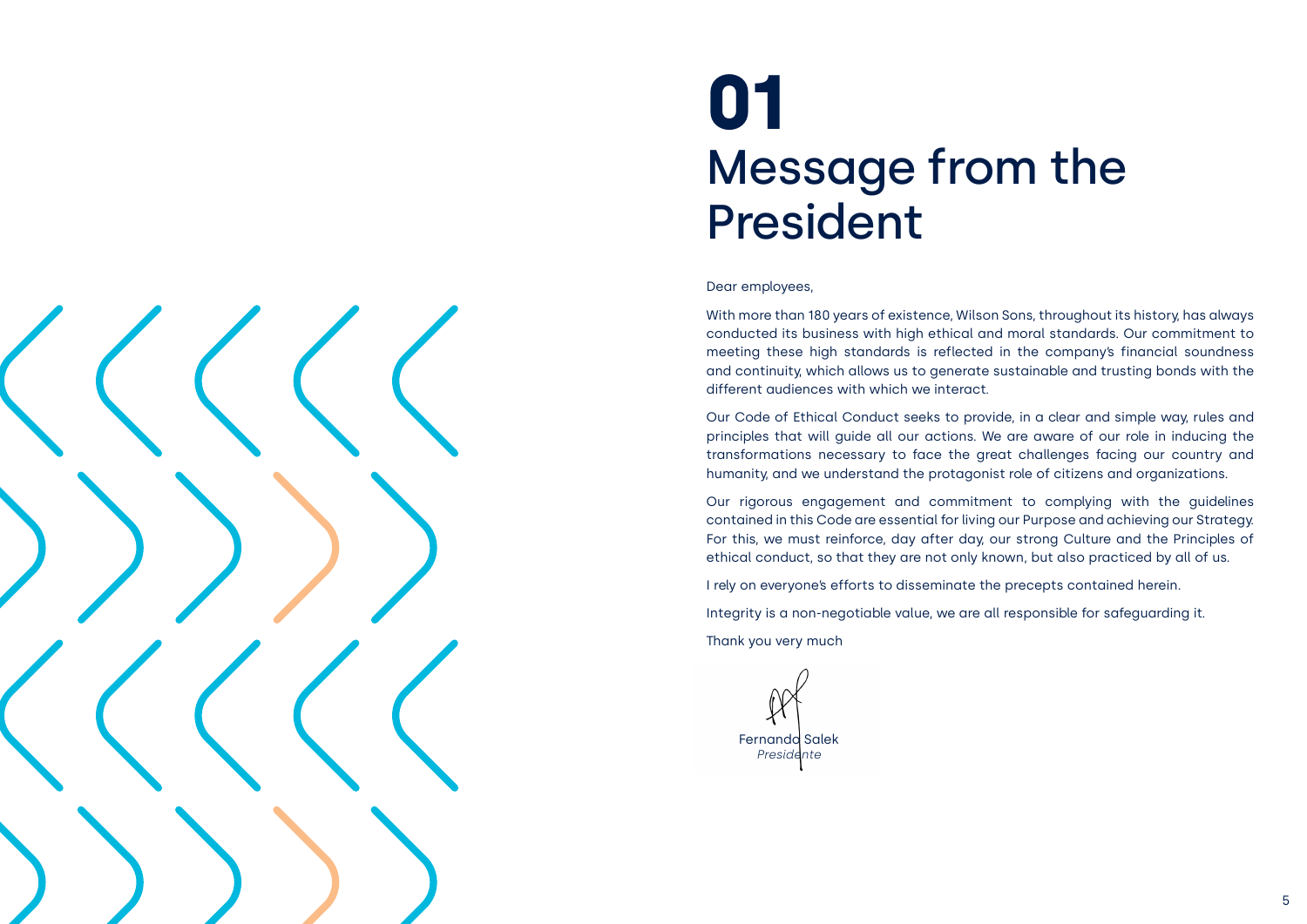Through its subsidiaries, the Company is one of the largest integrated operators of port, maritime and logistics solutions in Brazil. With over 180 years of experience, the Company offers a complete range of services nationwide related to domestic and international trade, as well as the oil and gas industry. The Company's main operating activities are divided into the following business units: Container Terminals, Logistics, Tugboats, Maritime Agency, Shipyards, Offshore Support Bases and Offshore Support Vessels.

**3.1** This Code has been approved in a meeting of the Board of Directors of the Company held on 22 March 2022.

**3.2** The Board of Directors is exclusively responsible for approving any changes to this Code.

### **04 Corporate Identity**

 $\left(\left(\left\{ \left(1,0\right),1\right.\right\} ,\left\{ \left(1,0\right),1\right.\right\} ,\left\{ \left(1,0\right),1\right.\right\} )$ 

# <span id="page-3-0"></span>**02** Corporate Profile

### **03** Approval

#### MISSION

- Our Employees come first.
- We maintain lasting, significant relationships with our clients.
- We have a sense of ownership.
- We act ethically.
- We care for the safety of people, for the preservation of the environment and for the communities where we are present.



To develop and provide solutions with high value perceived by our customers in port, maritime and logistics activities in a sustainable and innovative way, valuing the development of our Employees.

#### VISION OF FUTURE

Being the first choice for Employees, clients and investors in the segments in which we operate by growing in a bold, synergistic and sustainable way.

#### **STRATEGY**

To grow grounded on existing skills and/or assets, strengthening current businesses and seeking new opportunities, with a focus on Brazil and Latin America.

#### VALUES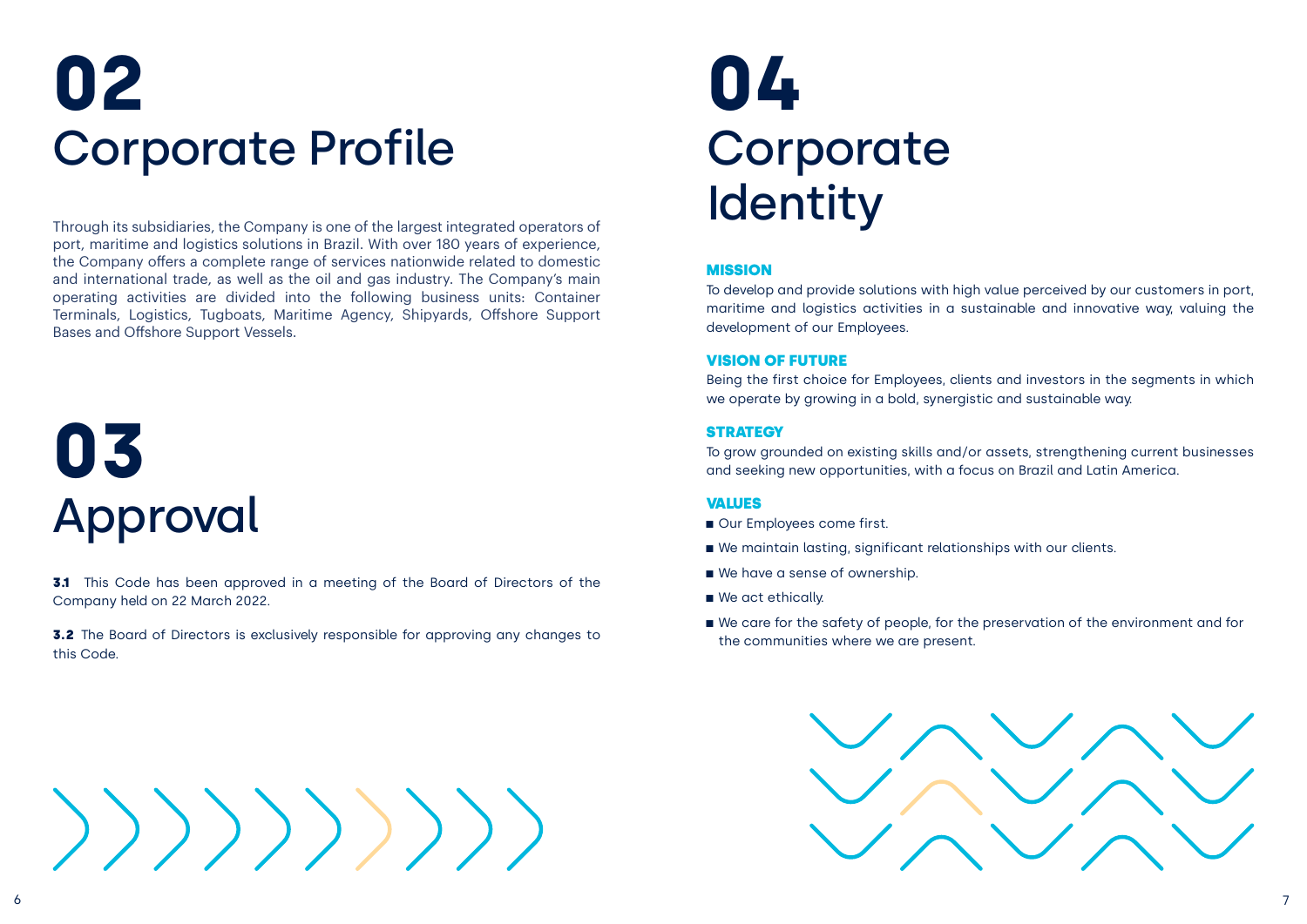

### <span id="page-4-0"></span>**05** Institutional Commitment

#### 5.1 UNITED NATIONS GLOBAL COMPACT

In November 2009, the Company adhered to the United Nations Global Compact ("UN"). We recognize the Global Compact as an initiative in tune with the legitimate interests of society.

### 5.2. LETTER OF COMMITMENT - HUMAN RIGHTS

In June 2012, the Company adhered to the Ethos Institute's Letter of Commitment to Human Rights, and as a company engaged with corporate social responsibility and the construction of a fairer and more sustainable society, it is committed to respecting human rights in its operations, and working on six positive agendas for the promotion of human rights:

- a) Promotion of gender equality in the workplace;
- **b)** Promotion of racial equality in the workplace;
- c) Inclusion of people with disabilities;
- d) Support for the promotion of the rights of children, adolescents and the youth;
- e) Eradication of forced labour in value chains; and
- f) Guarantee of freedom of organization, respecting freedom of association and seeking to eradicate discrimination practices against union activity.

collective bargaining, strengthening the culture of dialogue with unions and



**1. TO RESPECT**  and support internationally recognized human rights in the respective area of influence.



**3. TO SUPPORT**  freedom of association and to recognize the right to collective bargaining.

**2. TO MAKE SURE**  the company does not



**6. TO STIMULATE** practices that eliminate any kind of discrimination in the workplace.

**4. TO ELIMINATE**  all forms of forced or compulsory labor.

**5. TO ERADICATE** all forms of child labor in the respective productive chain.



**7. TO ADOPT** practices that take a preventive, responsible and proactive approach to environmental challenges.



**8. TO DEVELOP** initiatives and practices to promote and disseminate socio-environmental responsibility.



**9. TO FOSTER** the development and dissemination of environmentally responsible technologies.



**10. TO FIGHT** corruption in all its forms, including extortion and bribery.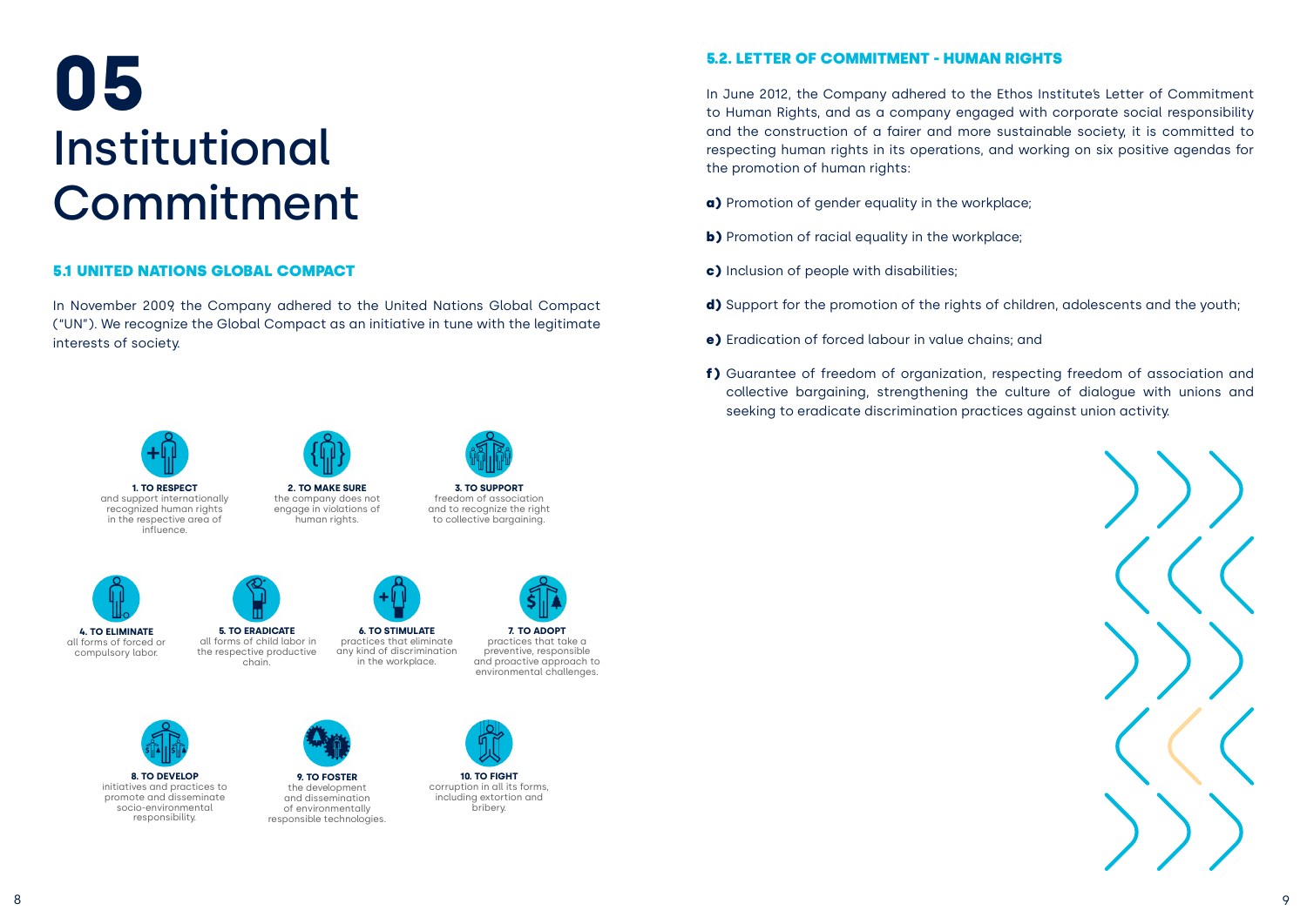# **07** Scope

### **08** Principles of the Code of Conduct

The scope of this Code includes all the business units of the Company, including its subsidiaries, the members of the Board of Directors, Executive Officers, and Advisory Committees of the Board of Directors, the occupants of managerial functions, the employees, the interns (the "Employees") and the Company's suppliers, constituting an individual and collective commitment of each and every one of them to comply with it and to promote its compliance, in all actions of the production chain and in their relations with other stakeholders.

 $\left(\left(\left\{ \left(1,0\right),1\right),1\right\} \right)$ 

8.1.1. The Company and its Employees undertake to comply with the legislation and to not perform actions in violation of the Brazilian law, regulations and/ or internal and external standards, acting with diligence and corporate responsibility.

8.1.2. We see child, forced or compulsory labour as intolerable.

8.1.3. We respect the copyright and intellectual property of third parties and do not allow the use or sharing of unauthorized or illegally obtained copies of third party materials, systems and software.

#### 8.1. INTEGRITY

8.1.4. We are committed to initiatives to prevent and combat corruption in all its forms, establishing, through the Anti-Corruption Guide, behavioural standards for Employees in situations that may involve or characterize bribes and / or corruption.

Therefore, in practice we ought to:

- a) Disseminate the ethical principles and commitments assumed in our Code and Anti-Corruption Guide for Employees, suppliers, agents, consultants and clients;
- b) Require compliance with current laws and our Code in all our relationships with Employees, suppliers, agents, consultants and clients;
- c) Refuse and refrain practices of corruption and bribery;
- d) Contribute to the inspection and control of the public authorities;
- e) Comply with the legislation in force in the country and align with national and international standards and principles;
- f) Select and contract suppliers and service providers based on legal, technical,

quality and cost criteria, requiring an ethical profile, including their production

# <span id="page-5-0"></span>**06** Purpose

By publishing this Code, the Company aims to assist all those who represent it in adopting a uniform conduct of integrity in the operation and development of business, complying with the concepts, rules and guidelines contained in this document.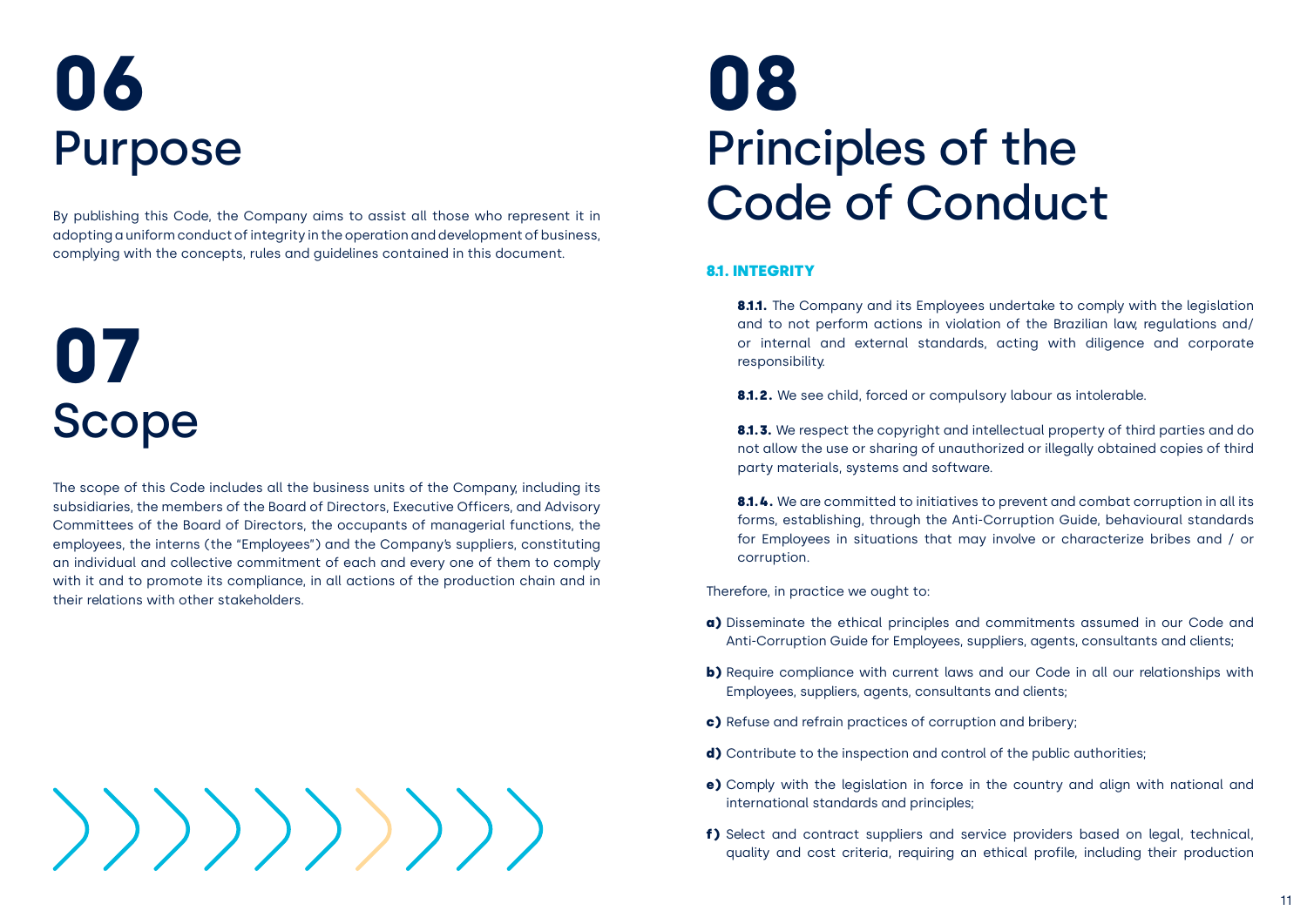chains in social and environmental management practices, refusing child labour, forced or compulsory abour, unfair competition and other practices contrary to the commitments of this Code;

- g) Efficiently manage this Code, encouraging compliance with it and establishing a neutral and impartial communication channel with its stakeholders, where doubts can be resolved or any deviations or non-compliance with the provisions set out in this Code can be reported;
- h) Expressly prohibit any retaliation against a person who, in good faith, reports, expresses suspicion, doubt or concern about any potential violation of this Code or of the current legislation; however, without exempting such person from penalty if their involvement in the violation is proven;
- i) Protect the confidentiality of information about ethical deviations, in order to restrict access to those involved in the process of verifying the respective information, subject to the provisions of item 13 of this Code; aiming to preserve rights and neutrality of decisions, without external influences; and
- j) Ensure transparency and balance in relations with related parties, subject to the provisions of the Company's Related Party Transaction Policy, and the information transmitted must be accurate and true, and it is the duty of managers to monitor and manage potential conflicts of interest of the Executive Officers and members of the Company's Board of Directors, in order to avoid misuse of the organization's assets and, especially, abuse.

**8.2.2.** We are committed to protecting the privacy and confidentiality rights assumed before stakeholders.

#### 8.2 TRANSPARENCY

8.2.1. We operate with transparency and truth in all our relationships.

Therefore, in practice we ought to:

- a) Provide timely, accurate and complete information, consistent with its obligations and maintain the confidentiality of information, avoiding the selective disclosure of market-sensitive financial data, subject to the provisions of the Company's Material Act or Fact Disclosure Policy; and
- b) Promote honest and fair dealings, not manipulating and/or using privileged information that may result in undue advantage subject to the provisions of the Company's Securities Trading Policy.

#### 8.3 EQUALITY

**8.3.1.** We respect the differences and diversities in their multiple forms and manifestations.

**8.3.2.** We recognize, respect and value the interests and rights of all stakeholders and promote their involvement in the search for appropriate and sustainable solutions for all, fostering an environment of suggestions and criticisms.

**8.3.3.** We consider it tolerable to contract professionals with relatives in the organization, as long as they are not involved or directly connected in the hiring process, and who have gone through the admission process within all established normative parameters.

Therefore, in practice we ought to:

a) Follow internal regulations regarding the hiring of individuals with a degree of kinship with our professionals and directors, in order to avoid conflicts of interest. The hiring of Employees family members will be accepted by the Company, provided that they do not have any privileges in relation to positions, salaries and benefits,

b) Guarantee the balance and equity of our decisions, with the objective of respecting

- and everyone must have competed on equal terms with other candidates;
- the rights of the group of shareholders; and

c) Act fairly and guarantee equality among all shareholders.

#### 8.4 REPORTING

**8.4.1.** The Company's Employees must be accountable for their performance in a clear, concise, understandable and timely manner by fully assuming the consequences of their acts and omissions and acting with diligence and responsibility within the scope of their roles.

Therefore, in practice we ought to:

in accordance with the legislation committed to the accuracy and consistency

- a) Disclose the results at the correct time and in a reliable and transparent manner, of the information;
- b) Regularly report actions, investing in building a relationship of trust with its various stakeholders; and
- c) Understand and take responsibility for the role related to their position and performance, acting with diligence and responsibility.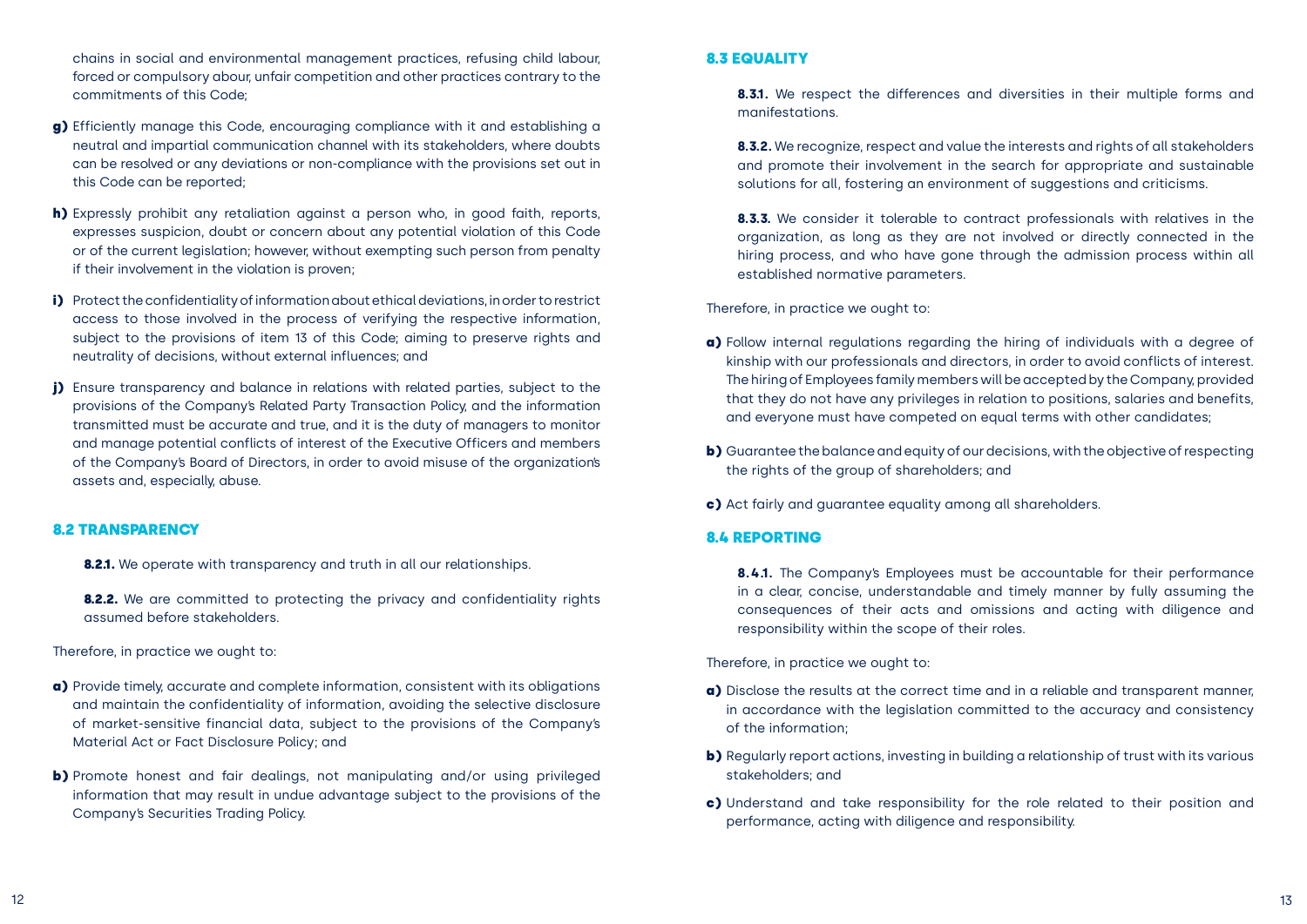#### 8.5. CORPORATE RESPONSIBILITY

8.5.1. We act with transparency, diligence and responsibility in decision making, always ensuring the economic and financial viability of the organization.

**8.5.2**. We seek to ensure the return on invested capital to shareholders, encouraging them to continually reinvest in business for the Company's perpetuity.

**8.5.3.** We promote the incentive to innovation and technological development. Therefore, in practice we ought to:

- a) Constantly seek to increase efficiency, productivity, effectiveness and competitiveness by conducting businesses and activities with social and environmental responsibility in order to contribute to sustainable development;
- b) Comply with the legal system, including Safety, Medicine and the Environmental laws, as well as anti-corruption laws, maintaining a culture of integrity;
- c) Avoid exposure to risks by our Employees and / or the communities in which we operate; and
- d) Act proactively in pursuit of increasing levels of excellence and profitability.

8.6.2. We promote equal opportunities by recognizing, rewarding and investing in people based on merit.

8.6.3. We encourage the development of our Employees by creating opportunities for advancement, valuing enthusiasm and commitment to the Company cause, recognizing their contribution fairly.

8.6.4. We consider harassment and discrimination of any kind to be unacceptable, and we promote a respectful relationship in our work environment.

#### 8.6. VALUATION OF HUMAN CAPITAL

**8.6.1.** We promote care with quality of life, health and safety.

- d) Prevent any type of discriminatory treatment based on race, ethnic origin, political belief or any individual differentiation factor; and
- e) Develop a business culture that values the exchange and dissemination of knowledge and promote the continuous training of its Employees.

**8.7.1.** We evaluate the impacts of our actions in order to minimize the consequences on the environment.

8.72. We adopt technological innovations in order to develop our activities safely and effectively.

8.73. We foster education, awareness and commitment of people to environmental protection.

Therefore, in practice we ought to:

**8.8.1.** We respect legal, social, cultural, religious and political particularities, complying with laws, rules and internal procedures by promoting socio-cultural diversity.

8.8.2. We seek to contribute to the economic, social development and well-being of the population where we operate.

- a) Ensure the development of a culture of safety, environment and health in the work environment, providing all necessary conditions and means;
- **b)** Maintain isonomic admission, training, development and dismissal rules;
- c) Respect and promote diversity by combating all forms of prejudice;

nationality, social position, age, religion, gender, sexual orientation, personal aesthetics, physical, mental or psychological condition, marital status, opinion,

#### 8.7 ENVIRONMENTAL SUSTAINABILITY

Therefore, in practice we ought to:

- a) Promote the sustainable use of natural resources, reduce consumption, recycle materials, reduce solid waste and emission of pollutants;
- a) Identify, evaluate and manage the business units, acting preventively and liabilities; and
- a) Develop programs focused on maximizing their energy efficiency.

correctively in the prevention and mitigation of environmental impacts and

#### 8.8. SOCIAL SUSTAINABILITY

Therefore, in practice we ought to:

a) Maintain institutional channels of negotiation with the union entities representing the Employees seeking to reconcile interests, observe rights and duties and

respecting the right of Employees to associate freely with the unions;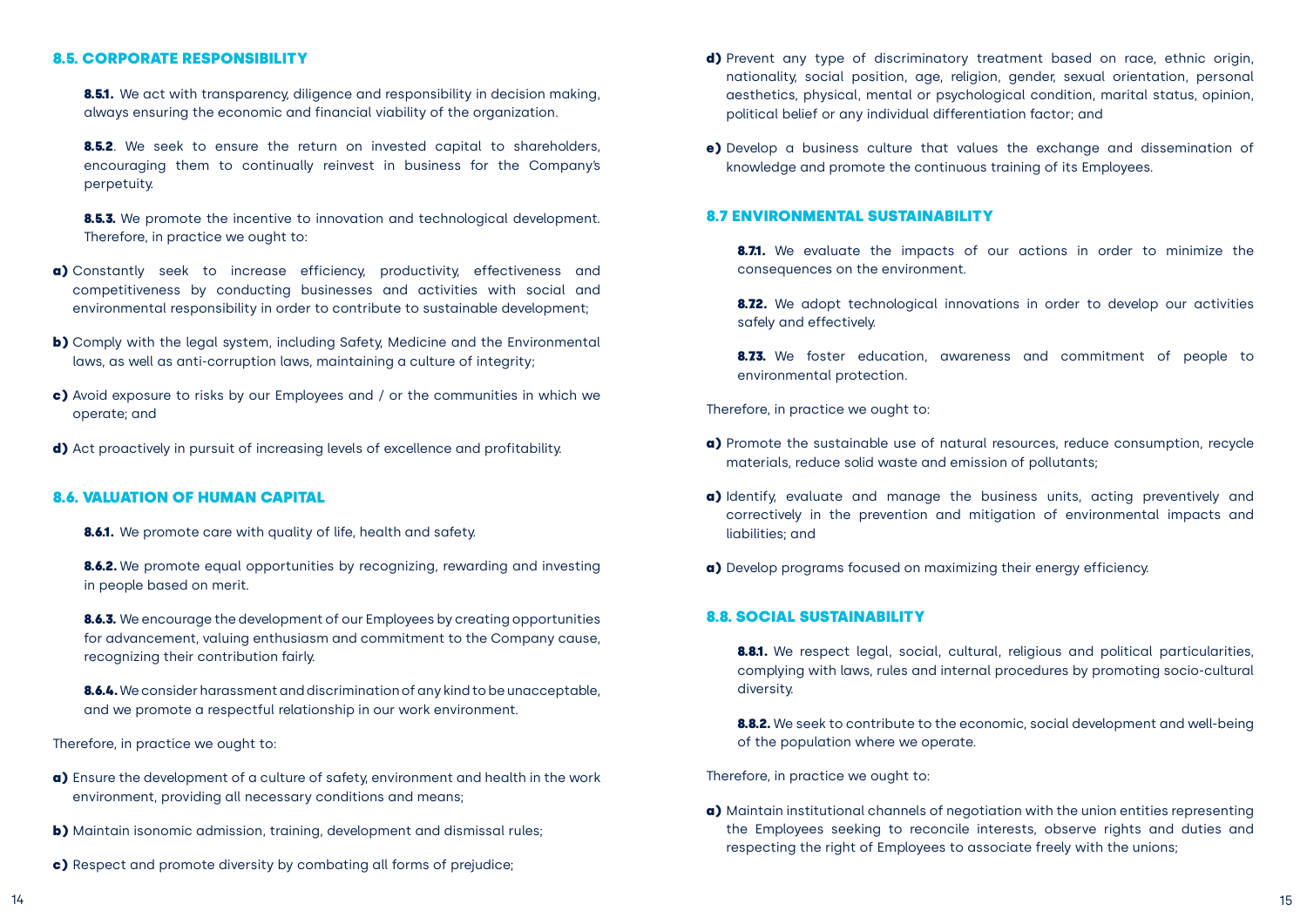

- b) Prevent, monitor, evaluate and control the impacts of our activities on the communities where we operate by informing clients, the community and society about possible environmental and accident risks resulting from operational failures. In case of an accident, inform them immediately;
- c) Establish a permanent communication channel and encourage dialogue with the communities where we operate;
- d) Encourage volunteering among its Employees in order to enhance their skills for the benefit of the surrounding communities;
- e) Promote social awareness and the full exercise of citizenship through institutional example;
- f) Articulate, in partnership with educational institutions, the improvement of the qualification of the labour force in the segment in which the company operates
- g) Contribute to the economic, social, technological, environmental, political and cultural development of Brazil; and
- h) Support actions and activities aimed at research, development and innovation that can help raise the standard of the Brazilian products and services industry.

8.9.1. We seek to act proactively and constantly in improving the quality of our services in order to provide them with reliability, efficiency and safety, striving for responsible action.

**8.9.2.** We welcome clients' opinions with the aim to improve our services. Therefore, in practice we ought to:

### 8.10.1. The Company will always compete fairly and ethically, not tolerating any practice of anti-competitive behaviour, such as cartel formation or abuse of

- a) Maintain relationships based on respect and honesty; and
- b) Develop improvements in the operation segment with competitors focused on

#### 8.9. CUSTOMER SATISFACTION

- a) Offer quality services, with advanced technology and an efficient and effective service standard seeking full satisfaction and continuity in relationships;
- a) Promote a continuous interface with clients considering their opinions in order to better serve them; and
- a) Invest in technology in business for the benefit of clients, always aiming to serve them with quality and in a sustainable manner.

#### 8.10. RESPECT FOR COMPETITION

market power.

Therefore, in practice we ought to:

social and environmental responsibility.qualquer prática de comportamentos anticompetitivos, tais como formação de cartéis ou abuso de poder de mercado.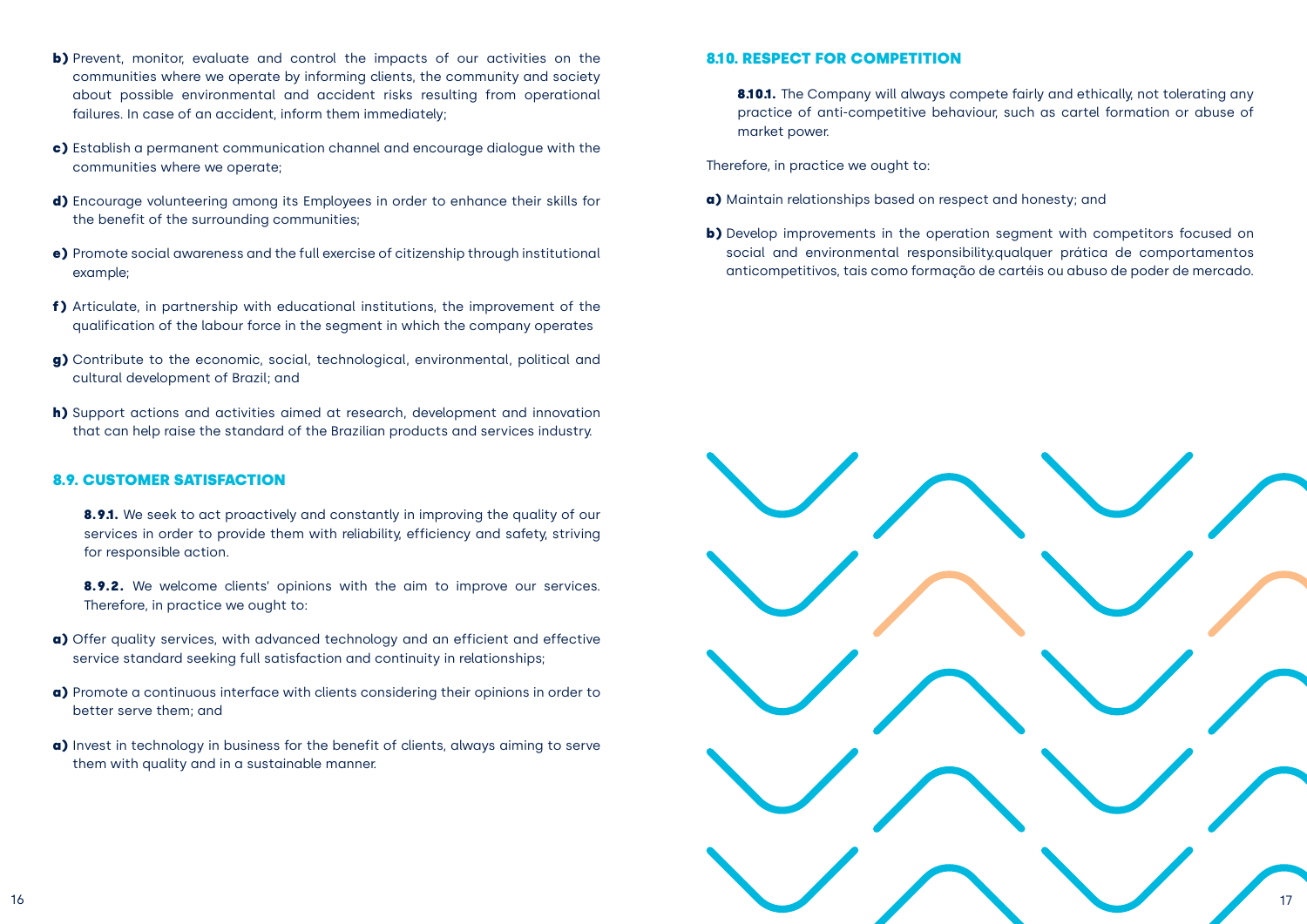### <span id="page-9-0"></span>**09** Commitments to Ethical Conduct

The commitments of all the Company's Employees, in their work relationships, are:

- a) Be honest, fair, dignified, cordial and considerate to all people with whom they relate, respecting individual differences;
- b) Exercise the right to refuse, not carrying out any practice that may be in conflict with the interests of the Company, communicating to their hierarchical superiors or ethics channel any alleged conflict of interest;
- c) Ensure professional secrecy and, when it is manifested in a public or private environment, always preserve the interests of the Company;
- d) Use material and immaterial assets in a correct manner, not using them to obtain personal advantage or that of third parties seeking to preserve and strengthen the image and reputation of the Company;
- e) Not use the position or function exercised to obtain undue advantages;
- f) Not act with prejudice, discrimination, threats, blackmail, false testimony, moral harassment, sexual harassment, misrepresentation or any other act contrary to the ethical principles and commitments of this Code and immediately report the transgressors to the Ethics Channel;
- g) Respect intellectual property and recognize the merits related to work carried out by colleagues, regardless of hierarchical level;
- h) Do not demand, imply, accept or offer any kind of favour, advantage, benefit, donation, bonus, for yourself or any other person, in return for your professional activities;
- i) Ensure the defence of life and the physical safety of people and facilities, as well as the preservation of the environment; and
- j) Not being in a work situation under the influence of alcohol and / or other drugs, as established in internal regulations.

### **10** Relationship with Public Agents

**10.1.** The Company has a specific document with anti-corruption guidelines called the "Anti-Corruption Guide", which disseminates the moral and ethical values that guide its activities and reiterates its principle of combating corruption in all its forms, being reinforced in this Code, the premises to be considered in the relationship with public agents.

**10.2.** All and any interaction or communication with public agents or national or international government entities must be conducted in a transparent manner, in accordance with the ethical principles established in this Code, as well as in compliance with the applicable laws and standards, in order to ensure the construction of integral and contributory relations.

**10.3.** The Company rejects and does not tolerate acts of corruption by its Employees. All of the Company's activities must be carried out in compliance with the applicable legislation and the values and principles described in this Code, with the following practices, for example, being prohibited:

third party related to him/her, with the objective of obtaining benefits, advantages,

- a) promise, offer or give, directly or indirectly, undue advantage to a public agent or agreements or favourable actions, either for themselves or for the Company;
- b) finance, fund, sponsor or in any way provide financial assistance for the practice of unlawful acts provided for in Brazilian anti-corruption legislation;
- c) use individual or legal entity to conceal or disguise their real interests or the identity of the beneficiaries of the acts practised;
- d) frustrate or defraud, through adjustment, combination or any other expedient contract;
- e) remove or seek to remove a bidder in any type of competitive process through fraud or offer of an advantage of any kind;

the competitive nature of the public or private bidding procedure, or any resulting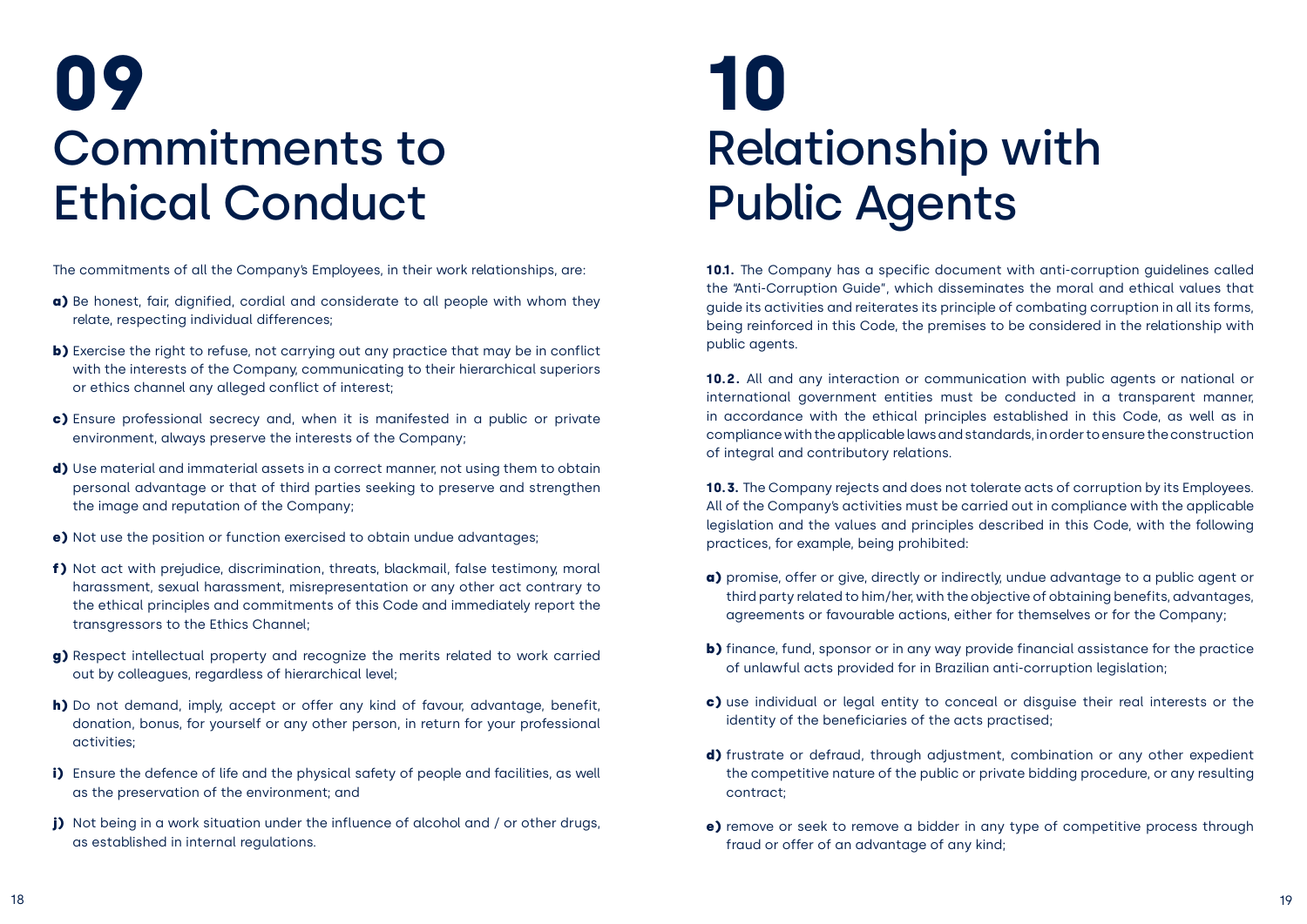### **11** Gifts, Presents and Hospitality

- <span id="page-10-0"></span>f) create, in a fraudulent or irregular way, a legal entity in order to participate in public or private bidding or celebrate an administrative contract; and
- g) interfere in the investigation or inspection of agencies, entities or public agents, or intervene in their activities, including within the scope of regulatory agencies and inspection bodies of the national financial system.

**10.4.** Any violation of this Code originated in an act of corruption will subject the infringer, in any case, to the termination of his/her contract or relationship with the Company, without prejudice to the actions for reimbursement of any losses caused to the Company.

- The Company does not accept the offer or receipt, directly or indirectly, of gifts, presents and hospitality that do not respect the rules or applicable legislation, with the intention of obtaining or granting improper privileges or benefits to the person or the Company.
- The Company prohibits offering of any kind to candidates, political parties, party representatives or similar campaigns, as required by law.

The following prohibitions should be considered:

However, as long as they do not create a conflict of interest, the following offers are acceptable:

| <b>TABLE OF GIFTS, PRESENTS AND HOSPITALITY</b> |                                                                                                                                                                                                                                                                                                                                                                                                                               |                                                                                                                                                                                                                                                                                                                                                                                                                              |
|-------------------------------------------------|-------------------------------------------------------------------------------------------------------------------------------------------------------------------------------------------------------------------------------------------------------------------------------------------------------------------------------------------------------------------------------------------------------------------------------|------------------------------------------------------------------------------------------------------------------------------------------------------------------------------------------------------------------------------------------------------------------------------------------------------------------------------------------------------------------------------------------------------------------------------|
| <b>ITEM</b>                                     | <b>RECEIPT</b>                                                                                                                                                                                                                                                                                                                                                                                                                | <b>OFFERS</b>                                                                                                                                                                                                                                                                                                                                                                                                                |
| <b>INSTITUTIONAL GIFTS</b>                      | Allowed, as long as it has symbolic<br>value and bears the company logo.                                                                                                                                                                                                                                                                                                                                                      | Allowed, as long as it has symbolic<br>value and bears the company logo.                                                                                                                                                                                                                                                                                                                                                     |
| <b>PRESENTS AND</b><br><b>ENTERTAINMENT</b>     | Limited to R\$ 350 per person or<br>group.                                                                                                                                                                                                                                                                                                                                                                                    | Limited to R\$ 350 per person or<br>group, and approved by the business<br><b>VP</b>                                                                                                                                                                                                                                                                                                                                         |
| <b>MEALS</b>                                    | Limited to R\$ 1.000 per person.                                                                                                                                                                                                                                                                                                                                                                                              | Limited to R\$ 1.000 per person.                                                                                                                                                                                                                                                                                                                                                                                             |
| <b>FAIRS AND EVENTS</b>                         | They can only be accepted if the<br>offer in question refers to the<br>increment of the work process or<br>promotion of business respecting the<br>following rules:<br>Up to R\$ 3.000 - approved by the<br>Executive Officer or VP of the<br>business unit and registration in the<br>ethics channel (include evidence of<br>approval).<br>Above R\$ 3.000 - must be submitted<br>to the Ethics Committee for<br>assessment. | They can only be offered if the offer<br>in question refers to the increment<br>of the work process or promotion<br>of business respecting the following<br>rules:<br>Up to R\$ 3.000 - approved by the<br>Executive Officer or VP of the<br>business unit and registration in the<br>ethics channel (include evidence of<br>approval).<br>Above R\$ 3.000 - must be submitted<br>to the Ethics Committee for<br>assessment. |
| <b>COURSES AND</b><br><b>TRAINING</b>           | They can only be accepted if the<br>offer in question refers to the<br>increment of the work process<br>respecting the following rules:<br>Up to R\$ 3.000 - approved by the<br>Executive Officer or VP of the<br>business unit and registration in the<br>ethics channel (include evidence of<br>approval).<br>Above R\$ 3.000 - must be submitted<br>to the Ethics Committee for<br>assessment.                             | They can only be offered if the offer<br>in question refers to the promotion<br>of business respecting the following<br>rules:<br>Up to R\$ 3.000 - approved by the<br>Executive Officer or VP of the<br>business unit and registration in the<br>ethics channel (include evidence of<br>approval).<br>Above R\$ 3.000 - must be submitted<br>to the Ethics Committee for<br>assessment.                                     |

The offer of gifts, presents and hospitality provided for in the company's rules must always respect the internal rules of clients, suppliers or business partners.All other exceptions must be submitted to the Ethics Committee for analysis through a record of doubts in the Ethics Channel (contatoseguro.com.br/wilsonsons).

Special Definitions

The Company understands that, in view of the potential conflict of the activities it performs, Employees in the supply area, contract managers and all Employees who negotiate directly with suppliers, will only be able to accept institutional gifts. All other events must be submitted to the Ethics Committee for analysis through a record of doubts in the Ethics Channel (contatoseguro.com.br/wilsonsons).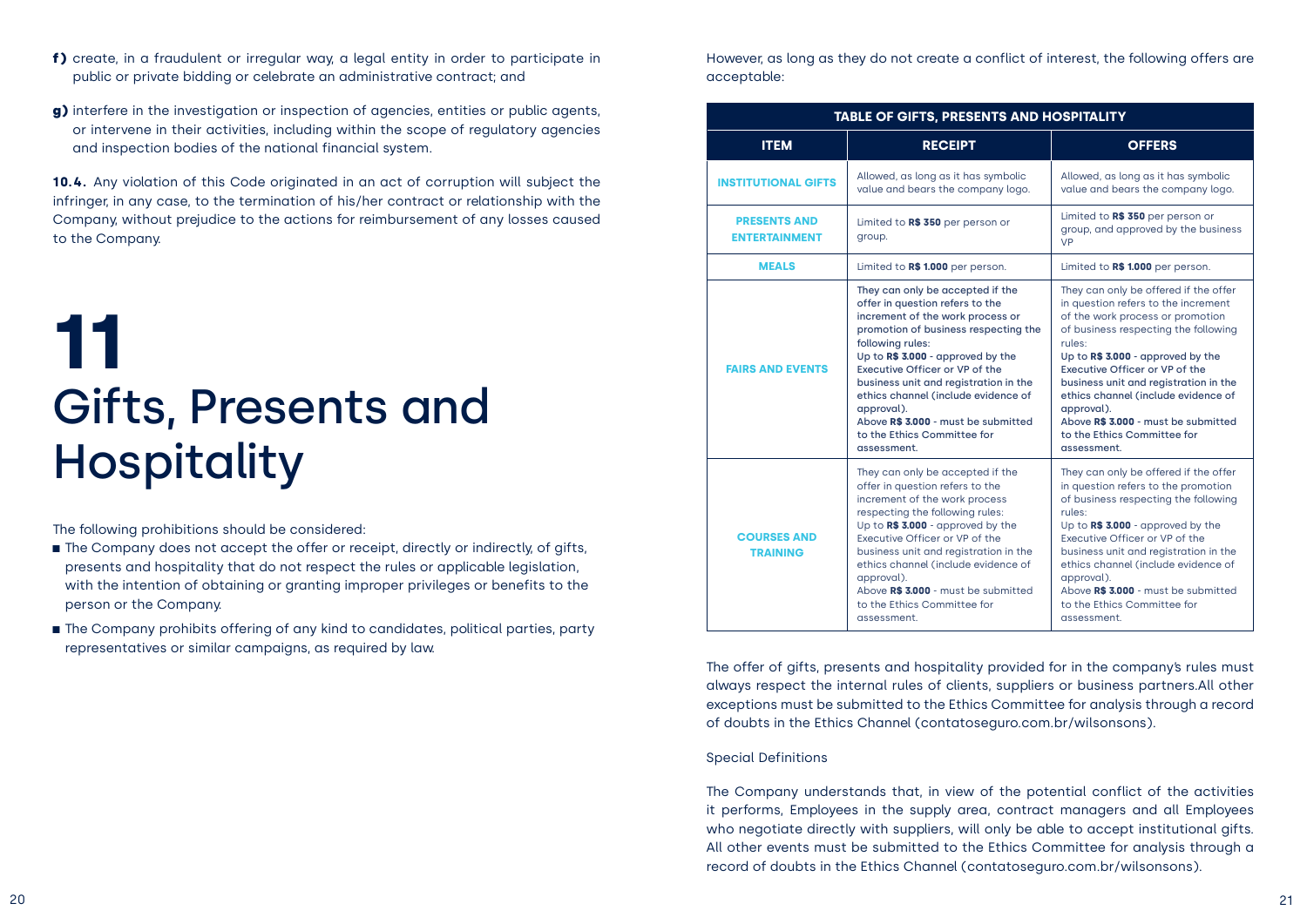#### 12.1. MANAGEMENT AND COMMUNICATION OF THE CODE OF ETHICAL **CONDUCT**

### <span id="page-11-0"></span>**12**  Additional Provisions

**12.1.1.** The Ethics Committee is the body responsible for the elaboration of this Code, its management, application, inspection, communication and updating, as well as for determining the necessary actions for the disclosure and dissemination of the highest standards of ethical conduct of the Company.

**12.1.2.** Employees will become formally aware of this Code, which will be widely disseminated in print and electronically.

**12.1.3.** The Company will submit this Code to periodic reviews.

**12.1.4.** All Company Employees must declare their awareness and agreement with the terms of this Code, by signing a declaration in the attached template and delivering it to the Human and Organizational Development area - DHO.

**12.1.5.** The Company assumes responsibility for creating a culture that is aware of the provisions of this Code of Conduct at all levels of its structure, thus offering periodic training promoted by the Compliance Area to all its Employees.

- b) create rules for the control of documents and information on relations with the Government and report its activities to the Company's Executive Board; and
- c) propose to the Executive Board actions that contribute to consolidating the culture of ethics/anti-corruption with the various agents that relate to the Company.

**12.3.1** Clarifications of doubts and / or records of (internal or external) reports and complaints related to non-compliance with rules and responsibilities established in this Code or the Company's internal policies and procedures, or applicable laws, standards and regulations, can be carried out through the Ethics Channel, at contatoseguro.com.br/wilsonsons or by phone 0800 602 6908

**12.1.6.** Participation in training sessions is mandatory for all Employees, without distinction, and must be confirmed by signing the attendance list for each training (in the case of face-to-face training) or by using a distance learning tool (EAD) provided by the Company.

#### 12.2. COMPLIANCE AREA

**12.2.1.** The Company's Compliance Area is responsible for:

a) carry out the compliance program, aimed at disseminating the Company's ethical and anti-corruption culture, whose initiatives include training Employees so that ethical and anti-corruption concepts are renewed;

#### 12.3. ETHICS CHANNEL

**12.3.2** All Employees, interested in the regularity of the Company's ethical posture, must provide information in a precise manner when called upon to collaborate with the conduct deviation investigations carried out by the group, with a view to ascertaining the facts.

**12.3.3** The Ethics Committee is responsible for handling reports and complaints, always preserving the anonymity of the whistle-blower, with autonomy to access documents, systems and people for the collection of information necessary for the investigation, as well as guarantees to avoid arbitrary punishments in order to perform their activities independently.

**12.3.4** The Company is committed to the non-retaliation of Employees who have made reports in good faith. Therefore, any attempt to retaliate against an Employee who has made a report, expressed suspicion, doubt or concern regarding possible violations will be considered a violation of this Code. Retaliation or its mere attempt must be investigated and may result in the application of disciplinary measures against the person responsible for the action.

**12.3.5** The Ethics Channel should not be used for personal complaints of employees or as a way of trying to damage the image of a co-worker. False or malicious accusations made with the intent to harm someone will also subject the offender to disciplinary action.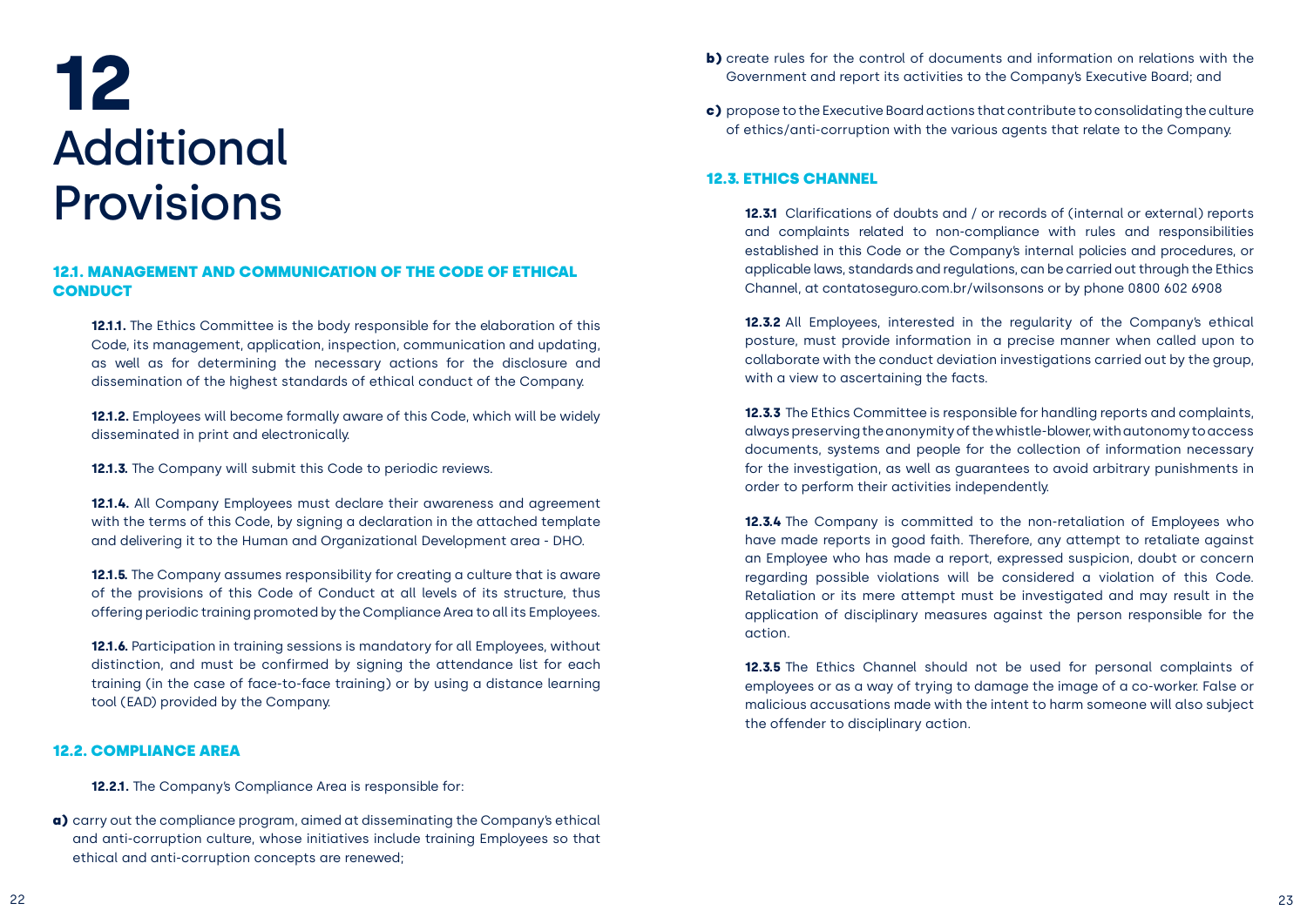## <span id="page-12-0"></span>**13**  Disciplinary Sanctions

**13.1.** Failure to comply with this Code, policies or other regulations of the Company is subject to disciplinary sanctions, such as verbal warning, written warning, suspension, dismissal without just cause, dismissal with just cause, among others. The cases of non-compliance will be the object of an internal evaluation and investigation process and measures, to be conducted by the Ethics Committee, which will care for the protection of the provider of the respective complaint and for the confidentiality of the information; subject to the provisions of applicable legislation and regulations, as well as the provisions below.

**13.1.1** If the violation involves matters related to the Audit Committee's attributions, including in case of violation of the Related Party Transactions Policy, the Ethics Committee shall take the matter to the Audit Committee coordinator (including, as applicable, by through special flows of forwarding reports within the scope of the Ethics Channel itself), so that it can convene a meeting of the Audit Committee to analyze the respective non-compliance. After the respective analysis, the Audit Committee should take the matter to the Chairman of the Board of Directors, so that he can call a meeting of the Board of Directors to assess and deliberate on the application of sanctions.

**13.1.2** If the infraction involves a violation of the Company's Material Act or Fact Disclosure Policy and/or the Company's Securities Trading Policy, the Ethics Committee shall take the matter to the Investor Relations Officer for to adopt the procedures provided for in the respective Policies; noted that if, however, the respective infringement involves members of the Executive Board, the Board of Directors, the Committees and/or the Fiscal Council (if installed), the Ethics Committee shall take the matter directly to the Chairman of the Board of Directors at form of item 13.1.3 below.

**13.1.3** If the violation involves members of the Executive Board, the Board of Directors, the Committees and/or the Fiscal Council (if installed), the Ethics Committee shall take the matter to the Chairman of the Board of Directors (including, as applicable, through special flows of forwarding reports within the scope of the Ethics Channel itself), to convene a meeting of the Board of Directors for assessment and deliberation on the application of sanctions. If the applicable measure is within the legal or statutory competence of the General Meeting, the Board of Directors shall convene it to resolve the matter.

**13.2** With respect to suppliers and third parties, in case of violation of the Code's guidelines, their representative or employer will be notified informing the incident and demanding their immediate regularization or replacement, as the case may be. There may also be communication of potentially unlawful conduct to the authorities to determine responsibilities.

**13.3** Additionally, conduct that violates the law can result in civil and criminal penalties.

14.1 This Code will be disclosed by the Company on the page on the Company's worldwide computer network (https://ri.wilsonsons.com.br).

**14.2** This Code will only come into force and its terms and conditions will become effective as of the date of entry into force of the Novo Mercado Participation Agreement, to be entered into between the Company and B3 S.A. - Brasil, Bolsa, Balc o and will remain in force for an indefinite period.

14.3 In the event of a conflict between the provisions of this Code and the Company's articles of incorporation, laws or other applicable rules, the latter shall prevail.

14.4 Omitted cases will be decided by the Ethics Committee, Executive Board and, when relevant, submitted to the Company's Board of Directors.

- 
- 

**13.1.4**Except as provided for in items 13.1.1 to 13.1.3 above, in other cases of non-compliance with this Code, policies or other regulations of the Company, the Ethics Committee will be responsible for evaluating and deciding on the application of sanctions.

### **14**  Final Provisions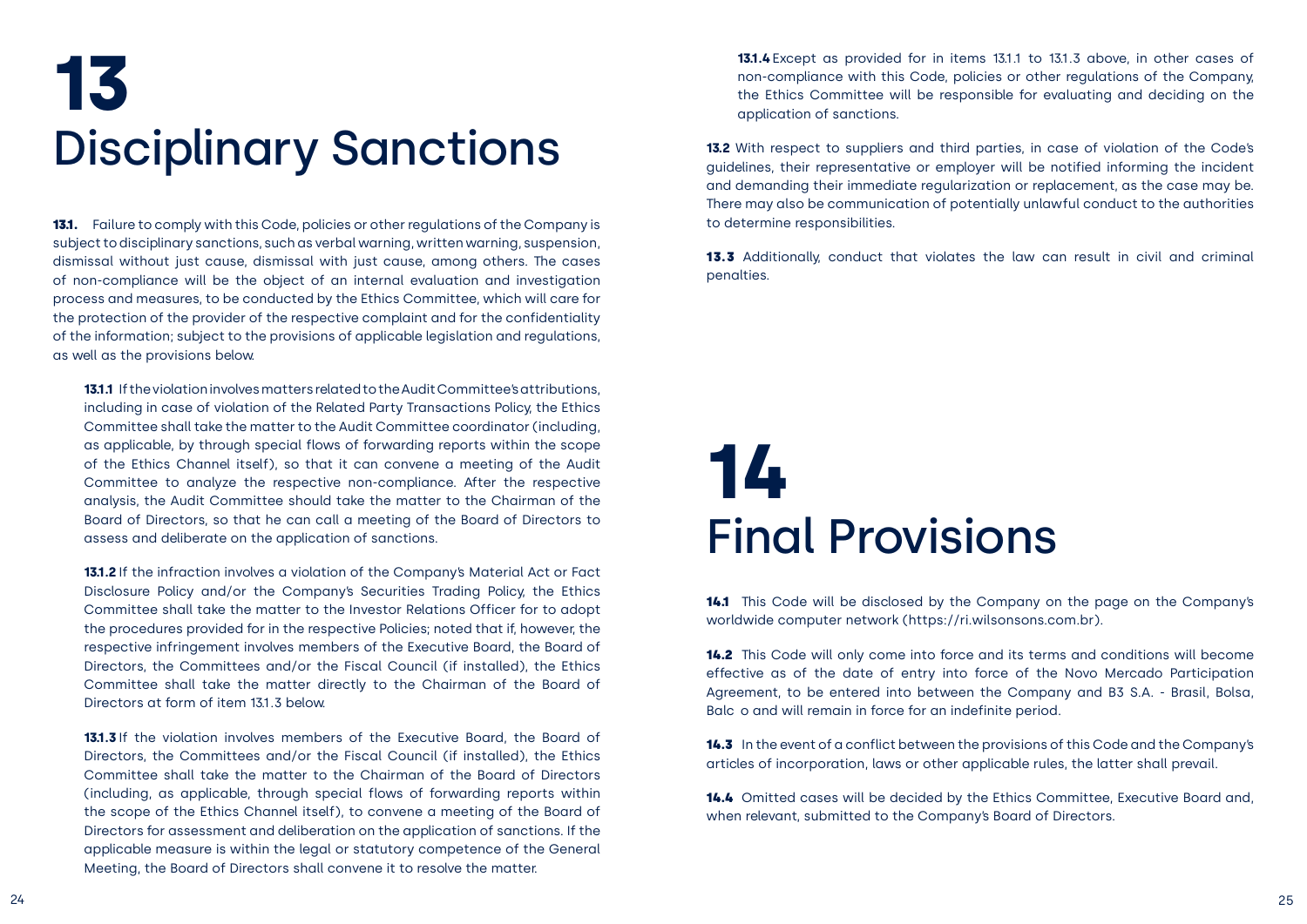

I, (name and qualification), (position or title),

I further declare that in case of doubt or knowledge of violations to this Code, I will immediately inform the Ethics Committee, through the Company's Ethics Channel.

hereby declare that I am aware and understood the provisions contained in the Wilson Sons Holdings Brasil S.A. Code of Ethical Conduct (the "Company"), approved on March, 2022 by the Company's Board of Directors, a copy of which was delivered to me in this act, and which I undertake to respect, in the performance of my activities, in all their terms, conditions and ethical principles.

(city and date)

(name)



#### MEMORANDUM OF AGREEMENT